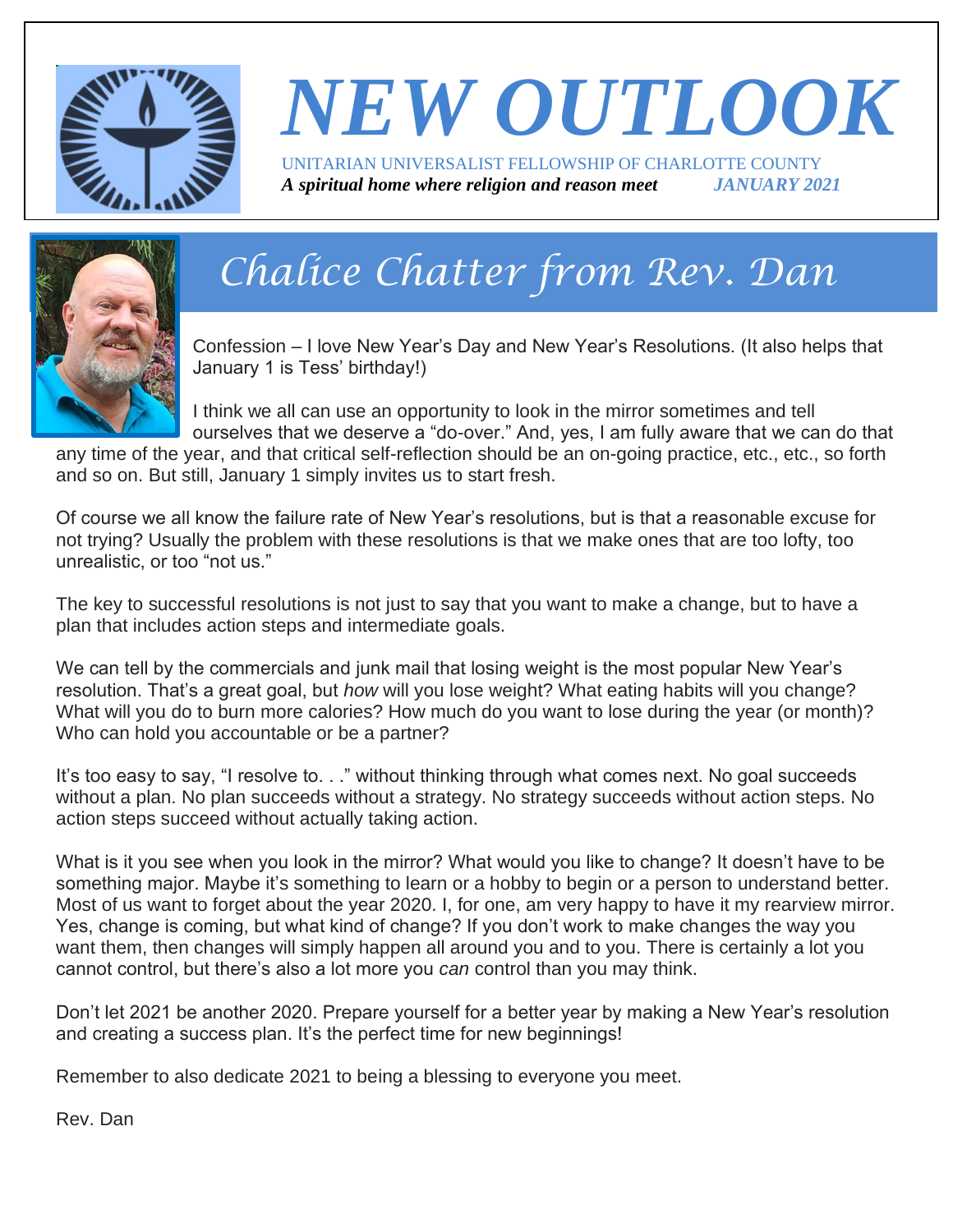### Dear Loving Community



For the past four months, nine of your fellow dedicated, congregants have been entrenched in UU leadership and congregation development discussions with the UUA Southern Region folks. This virtual environment that we have been living in gave rise to this opportunity at a cut rate while staying comfortably in our own homes!

Eighty plus people from the 13 congregations in the Southern region took on this Leadership Development Experience. Many of us came back with a wealth of information, ideas, and excitement about how this may be of use to our fellowship. After four months of application specifically to our

congregation, we have some clear ideas and direction (some of you many have heard our presentation on the 27<sup>th</sup> of Dec.).

UUA and most organizational experts recommend that if your congregation has had more than a 20% turnover of people, or significant new leadership (minister or new minister or lay leadership) that it is time to re-examine our commitments, direction, and goals. Well, being that we have experienced all these changes in recent years, clearly it is time. The Board and Rev. Dan agree.

The Leadership Experience team is helping to organize and create opportunities so that everyone in the fellowship can be involved. At the same time, there will be opportunities to deepen our understanding of issues of equity and inclusion as it applies to our fellowship through the Widening the Circle group.

*Your participation in these activities is vital* to move us forward in creating the vision and work that we collectively want to do as a fellowship in transforming our community and the world. Last, but NOT least, your participation in the Pledge campaign will be the underpinnings to support our efforts and fund the directions we as a community wish to take in the coming year!

So, to begin, I invite you to start by thinking about your Core Values and how you may move into our future discussions: *What timeless, transcendent qualities of our religious community will we carry forward to guide our future?*

Next, if you are not already, please become familiar with our current Covenant (found on next page). This is the document which holds our commitment of how we wish to be in relationship together. This year, we will begin updating this, our vision and mission, and our priorities as a community.

I look forward to an exciting year of sharing and joy, as we together support each other, our community, and the world to become kinder, more just, and loving.

In faith, Lorrie Douglas President, UUFCC Board of Trustees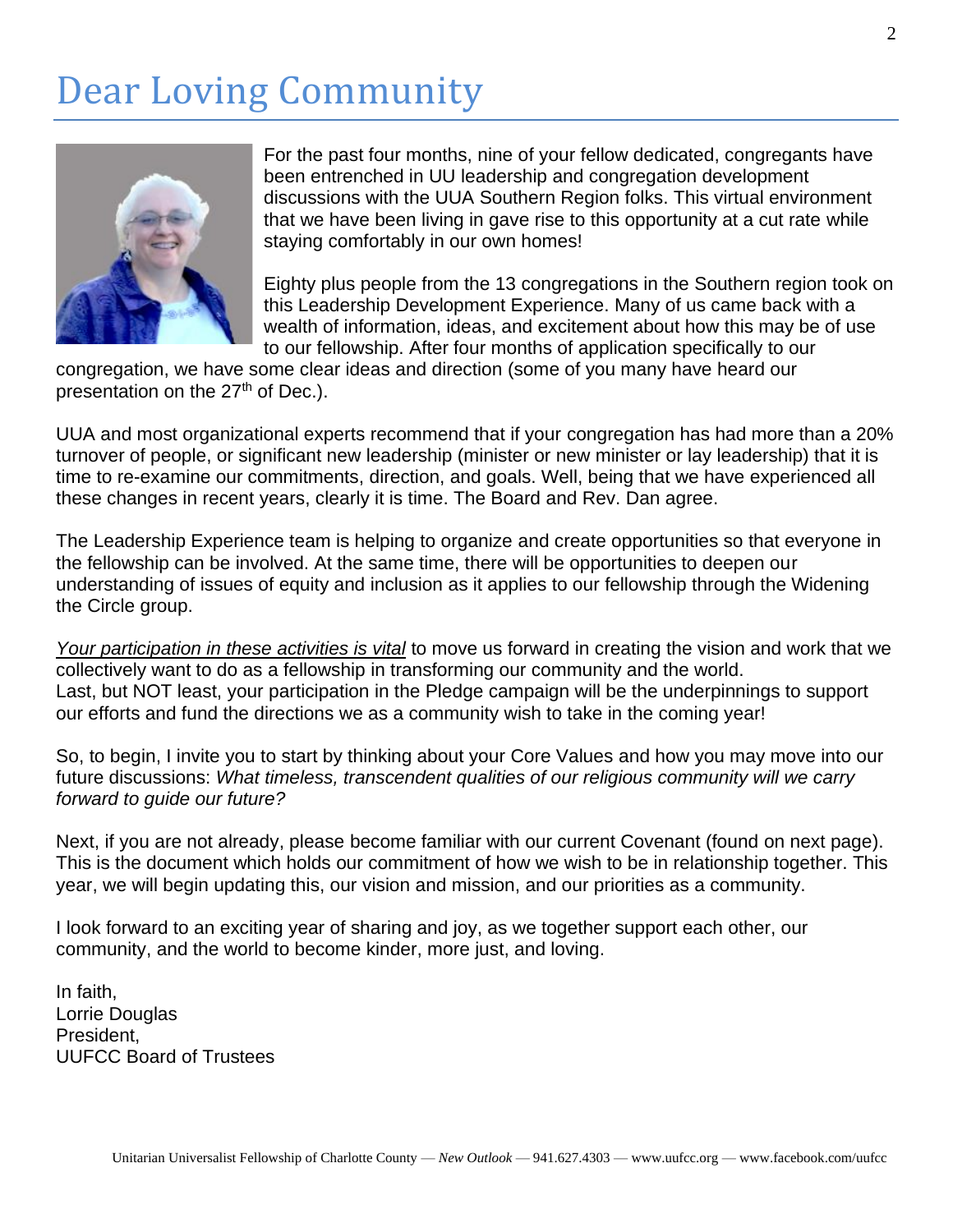### **Our UUFCC Covenant**

We, the members of UUFCC, covenant to support and cherish all our members and friends and encourage each other to honor these high standards of relationship.

We respect each other's views, backgrounds, and spiritual beliefs.

We value a free, open, and mutually respectful freedom of expression.

We listen to each other without judgment or interruption and speak directly with a person instead of about a person.

We will address issues and behaviors, rather than people and personalities.

We will be considerate but courageous in naming action that diminishes our community.

We offer forgiveness and understanding and expect that from each other.

In all situations, we strive to respect everyone's dignity and well-being.

We trust this covenant will help us work well together to make decisions, solve problems, and express differences of opinion in a considerate, respectful, and genuinely caring way.

### Poinsettia Elves and the Laura Anderson

In a missive to the Worship Associates, in October, Reverend Dan asked for ideas to make the upcoming holidays more festive and cheerful. One idea was to deliver something to each member/friend who is in the area. In a Council meeting, we learned that poinsettias are on sale the day after Thanksgiving at Home Depot.



I volunteered and Lorrie Douglas offered to help. We were chatting in another meeting and Laura Lierrman said she would help. Betty Barriga wanted in on the fun and volunteered as well. My husband, Cliff offered to help deliver them and my sister Judy bought a few for the UUFCC Poinsettia Project. We all headed to the nearest Home Depot (with masks on and properly social distancing) and bought 90 poinsettias. In the meantime, MaryJane Williams shared the address database and Lori Bell helped organize the list into groupings of logical delivery routes. I made stickers for the plants (in case someone wasn't home, they would know where the plant came from) and we recruited a few more to help with delivery. Lori B wanted in on that action so she took some. I asked Ted Z,

Gudrun M, Lynn Ritchie, and Helen S who all agreed. Jackie W and Don L also joined in on the fun. Perhaps you received a poinsettia. Perhaps you also received the message of the project which is that we miss you and hope you remember that you are part of this UUFCC community, always, but especially this holiday.

Do you remember a few weeks ago when Rev Dan gave a talk about giving and how it only counts when you don't get something in return? This project gave all of us an opportunity to spread cheer without expecting anything in return.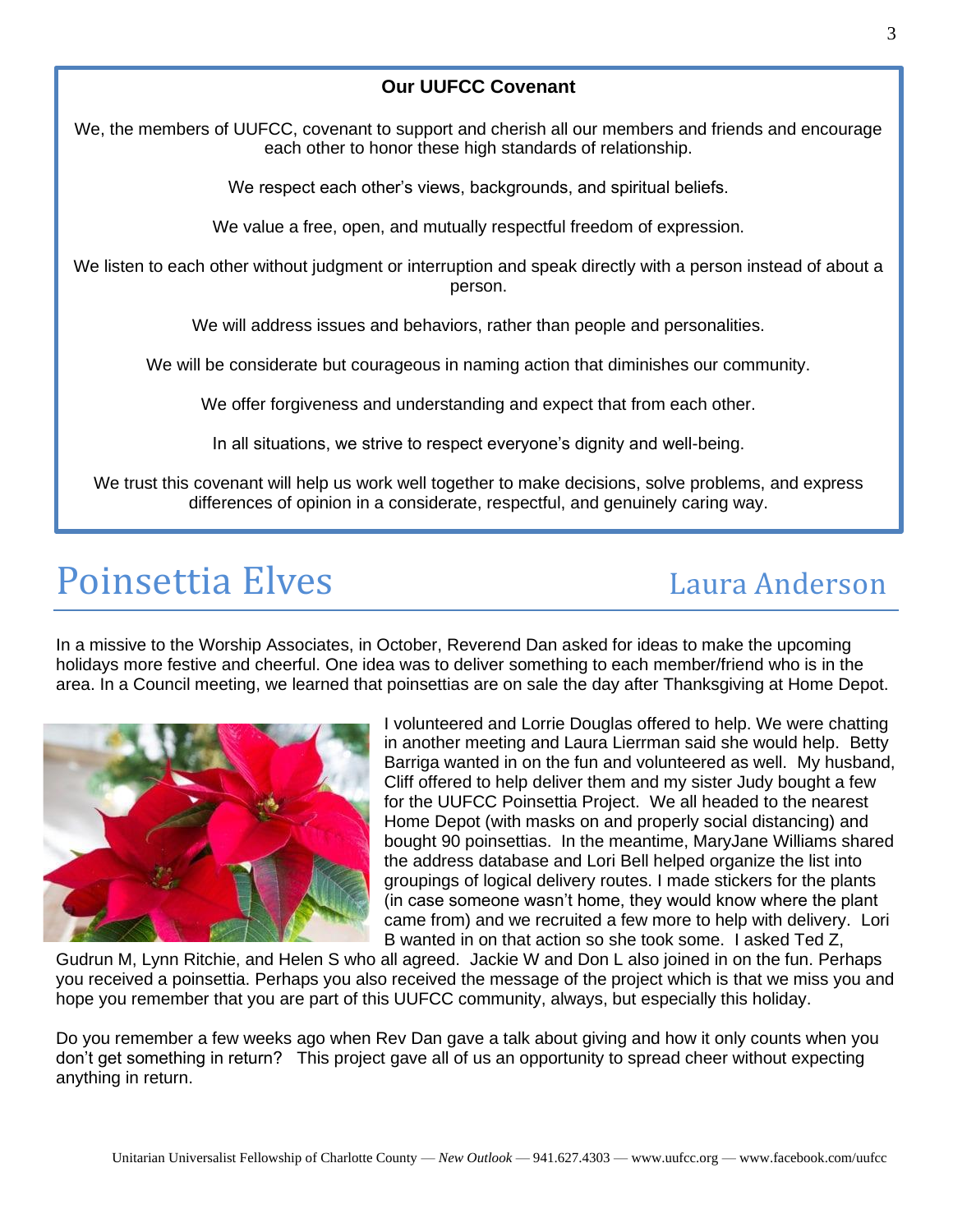# *Sunday Mornings on Zoom*

*Conversation Among Friends – 9 am*  <https://zoom.us/j/95584243345?pwd=Q1ZoV1g0NXloY1BreWtOQVJBNjA3UT09>

*Worship – 10:30 am -* <https://zoom.us/j/93632314034>

Log in a few minutes early. You will need to be admitted through a waiting room.

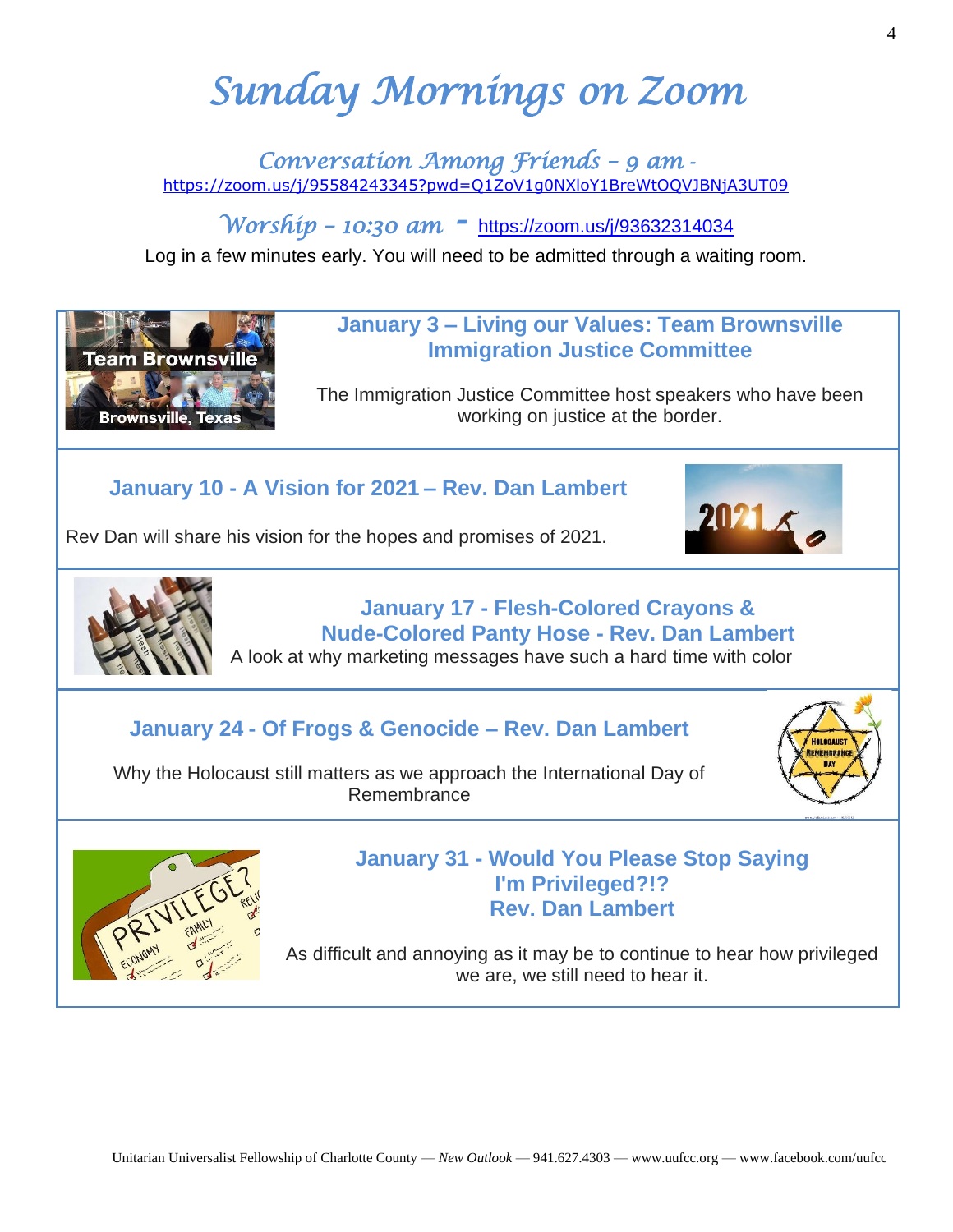## Message from the Treasurer



Hello UUFCC Members and Friends,

2020 is one for the record books – for lots of reasons. 2021 brings us hope that COVID will be extinguished, and we will be together again in our sacred space. HAPPY NEW YEAR!

I've been working on the 2021/22 Budget and have reviewed it with the Finance Committee several times. Although I'll continue to tweak it until we baseline it for the annual meeting in March, it is close to final. The baselined version will be delivered as

part of your pledge package, which will provide plenty of time for a preview. As always, I welcome your comments, questions and concerns. Feel free to give me a call or send me an email. I always enjoy talking with you!

Mary Jane and I will be working on letters in early January to show progress toward pledging commitments through the first 75% of the pledge year (April – Dec 2020). Only three months to go! Since most of us take the standard deduction instead of itemizing these days, and in an attempt to save paper, we will not automatically send you information on calendar year pledges and donations. If you do itemize and need a complete accounting of your 2020 giving for tax purposes, please contact Mary Jane, and she will email you a personalized report. We are thankful to have fully implemented our integrated office system, *Breeze*, which has significantly improved our record keeping and reporting. If you see anything that looks out of order in our accounting, please let Mary Jane or me know so we can continue to improve our processes.

This year, there are two things to think about from the 2020 COVID related CARE Act: 1) Everyone who does not itemize can take an "above the line" deduction for up to \$300 for charitable contributions. Remember to take this into account as we approach tax season. 2) If you do itemize, there is no annual limit for charitable contributions. Previously, you could only deduct 60% of AGI; this year up to 100% can be deducted. If you are fortunate enough to be in this population, confer with your tax advisor. Both of these relaxations of the tax code are in place for 2020 only.

And don't forget about Qualified Charitable Distributions (also called IRA Charitable Rollovers) while you are planning next year's donations. If you are required to take money out of an IRA or inherited IRA and are at least 70½ years of age, you can automatically donate all or part of it to UUFCC and/or other charitable organizations directly from your IRAs. The money can be put to good use and you don't have to pay any taxes on the withdrawals that are usually taxed as income. Sometimes this strategy makes it possible to fall into a lower tax bracket. Once again, although I can answer simple questions about this, if this sounds like an option for you, consult your tax advisor.

Regardless of methodology, thank you for all the gifts you give to UUFCC, our local community and other important causes with both your hands and your hearts.

Take care and stay safe, Nancy Weaver UUFCC Treasurer [nancyxweaver@gmail.com](mailto:nancyxweaver@gmail.com) 303-241-0309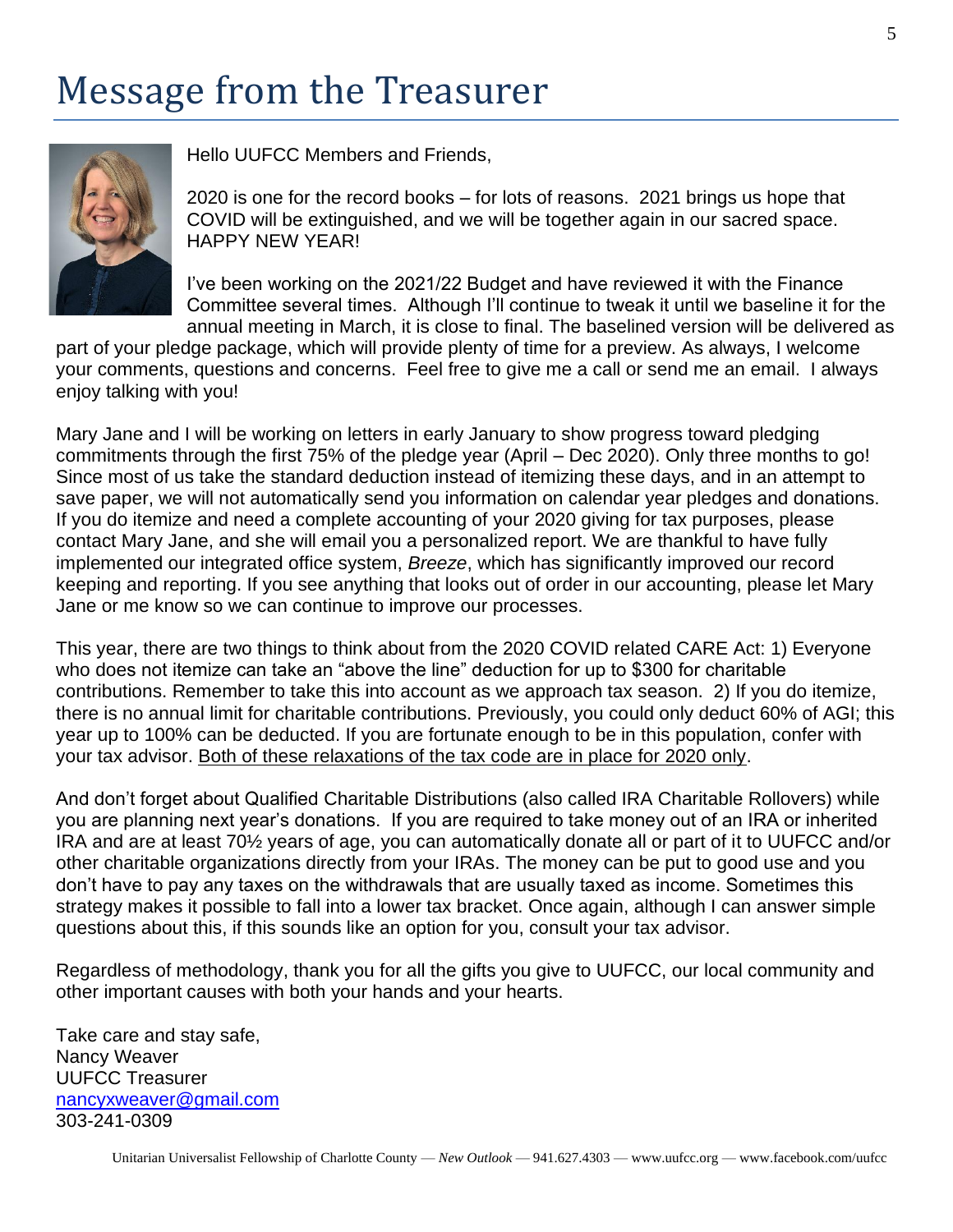

**E**CoreCivic

The Immigration Justice Committee urges you to stop buying shares in GEO and CoreCivic, two of the largest private, for-profit businesses that build and manage immigrant detention jails. These two companies have made enormous profits from building unsanitary, unmonitored facilities, where COVID-19 runs rampant and surgery is frequently performed on young women without informed consent. The financing for these companies comes from investment groups who buy and sell GEO and CoreCivic shares; the two largest investment groups buying and selling shares

are the Vanguard and Blackrock companies.

Your portfolio might include investments in Vanguard and/or Blackrock. If it does, we ask you to write and tell them that you do not want your money invested in companies that profit from human suffering. Tell them that if they persist in investing in Geo and CoreCivic, you will divest.





Align your money with your morals! (Find sample letters and addresses at*: uufcc.org*.) Information: 941-258-8473

### News from the Art Committee

If you haven't seen the Pandemic Exhibit, follow this link to view at your leisure: https://www.youtube.com/watch?v=bxq47fa0lww&feature=youtu.be&ab\_channel=UUFCCPortCharlotte. Thanks to the artists who participated: Dennis Shaw, Tom Deuley, Linda Himes and Sue Taylor.



Now we need you to send us your photos for the next virtual exhibit. Answer the question "How are you staying safe during the holidays and into the New Year?" Photos might include creative masks on you or friends, funny pictures with family or pets. Be creative. We will choose 25-30 photos to uplift everyone's spirits. Submit photos by Jan 10. If we receive enough, we will post it in Jan-Feb. Please include a caption or description. Send to Tom Deuley [\(tpdeuley@aol.com](mailto:tpdeuley@aol.com) ) Think light-hearted! Thanks for participating in the next virtual art show.

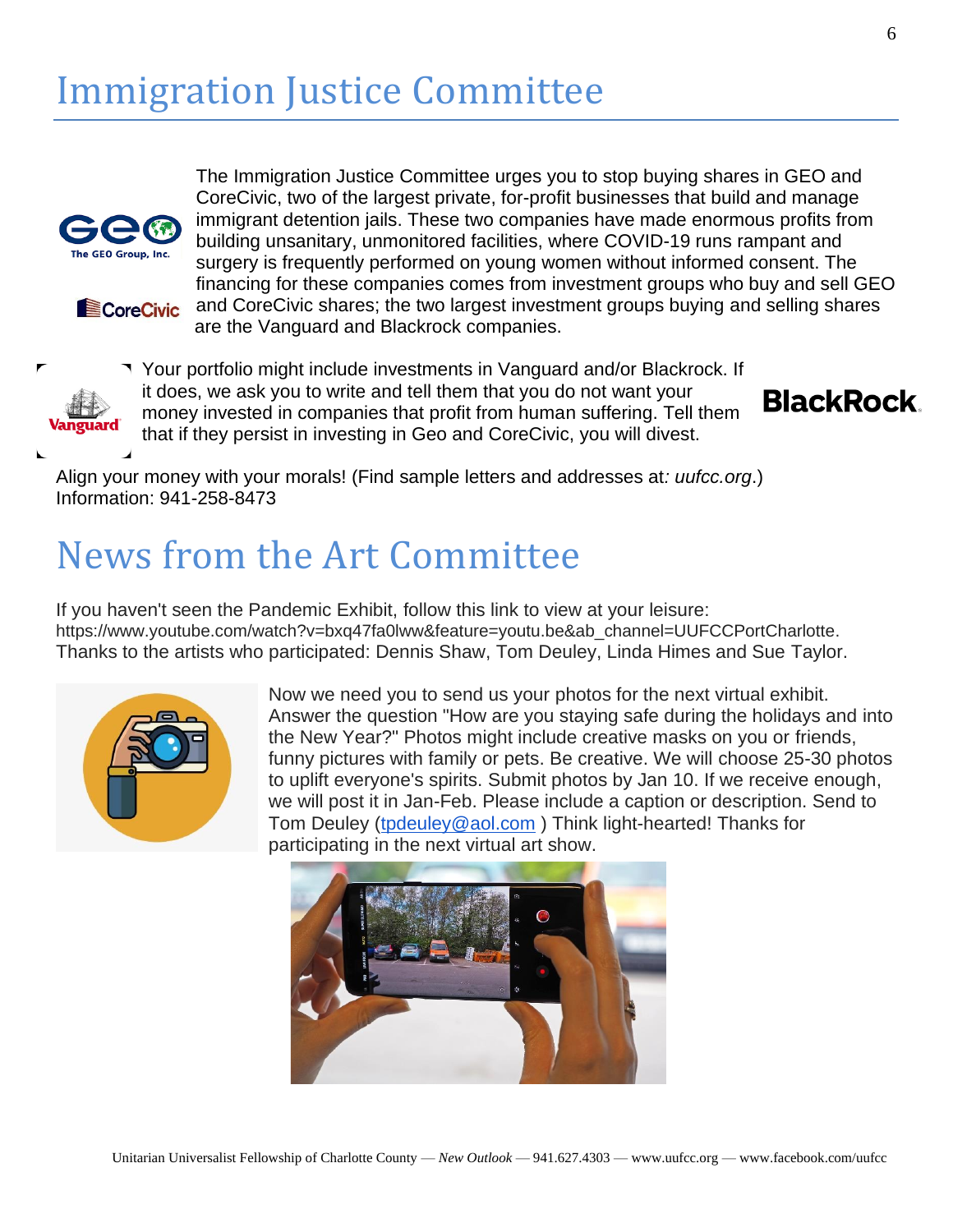# It's Auction Time



### LET'S JUST DO IT - ONLINE THIS YEAR

**The auction is open.** Donations are being donated and bid on. So besides the obvious, what is different and how?

First, the auction is **online**.

Second, it is a "**rolling auction**", meaning items are entered for a specific period of time.

You, as a donor can set that period of time when you enter the item online. If you don't change it, the default period will be 2 weeks. As a bidder, you need to pay attention to how long the item you are bidding for will remain active.

Next, we need you to **donate** baked goods and meals, offer to help with gardening or cleaning up outside areas for returning snowbirds? Be creative with your talents. You have them, you know you do. And if your talents include soliciting local businesses for donations of gift certificates or merchandise, we need those, too.

### Here's how:

Go to <**uufcc.net**> .

\* If you remember your password from last year, great.

\* If you forgot, just click on the the link **Email me my username and password.** You will be asked for your email and then will receive your login credentials.

\* If you never used the site before, enter **UUFCC** in the username field and

**Is The Best** in the password field. These entries are not case sensitive. Then click **Submit**. On the next screen you will supply your email address. Following that you will be asked for some contact information. Then your username and password will be emailed to you.

Once there, click on **MyStuff** , then **Item** to donate.

- You will see a link you could use to create as many new items as you have to donate.
- You can see, and/or edit, all items you create by clicking on **MyStuff >Items**

T o see and bid on all available items

• click on menu item **Auction > Biddable items** to see what is available. You can donate an item for the auction by clicking on menu item **MyStuff > Items**.

Just do it. If you don't have access, call me, Kay, at [574-360-9186](tel:574-360-9186) or Fred Parmenter [\(fred.parmenter@gmail.com](mailto:fred.parmenter@gmail.com) or call [508-359-2611\)](tel:508-359-2611).

And we will be happy to get your item entered. Don't forget, Pictures will help sell your item!

Kay Azar

Auction Committee, Unitarian Universalist Fellowship of Charlotte County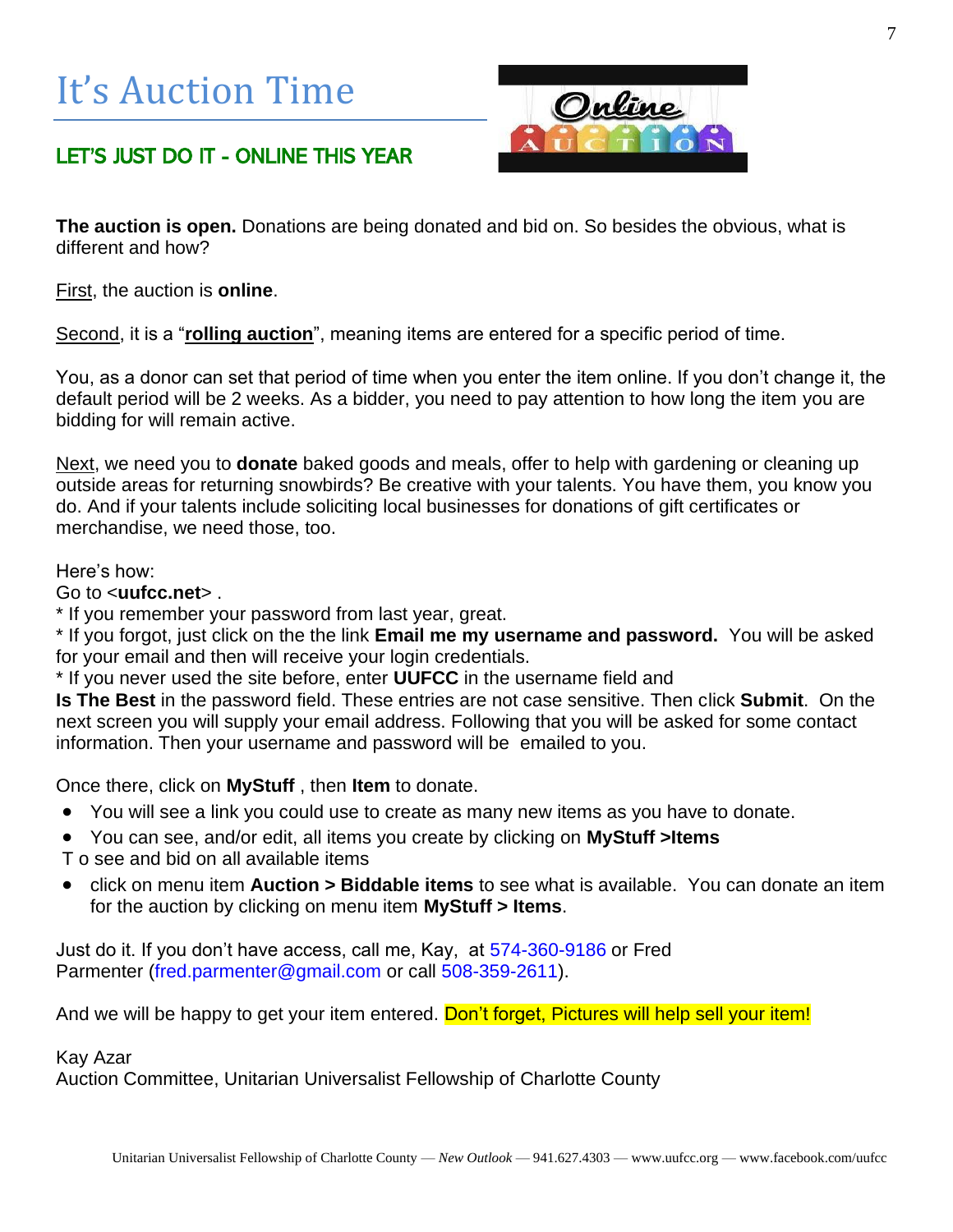# UU Endowment

The UU Endowment grows based on contributions from members and friends in memory of those who have passed and for general support of the Endowment Trust. Contributions are invested in socially responsible portfolios through the general Endowment Fund of the UUA Boston.

We, the UUE Board of Trustees, would like to thank the following individuals for their generous donations in memory of UUFCC past members and friends who have transitioned over the past six months:



**In Memory of Herbert Jenkins** Mary Holly Allison and Ben Crosby Myrna Charry Stephanie Garrett



**In memory of Barbara Longley** Mary Holly Allison and Ben Crosby Myrna Charry Stephanie Garrett



I**n memory of Bonnie Southland** Mary Jane Williams

Contributions to the Endowment can be made at any time in care of UUFCC and are tax deductible.

With deepest gratitude

Ken Brennen, Stephanie Garrett, Mary Howard, Jack Osborne, Delmar Wooden



Have you tried our meditation labyrinth yet? It is sure to give you good vibes for the new year. Many thanks to Rev. Dan who designed and painted this on our parking lot which is getting so little use otherwise these days. It will hopefully be a permanent feature even after we start having more cars coming in and out.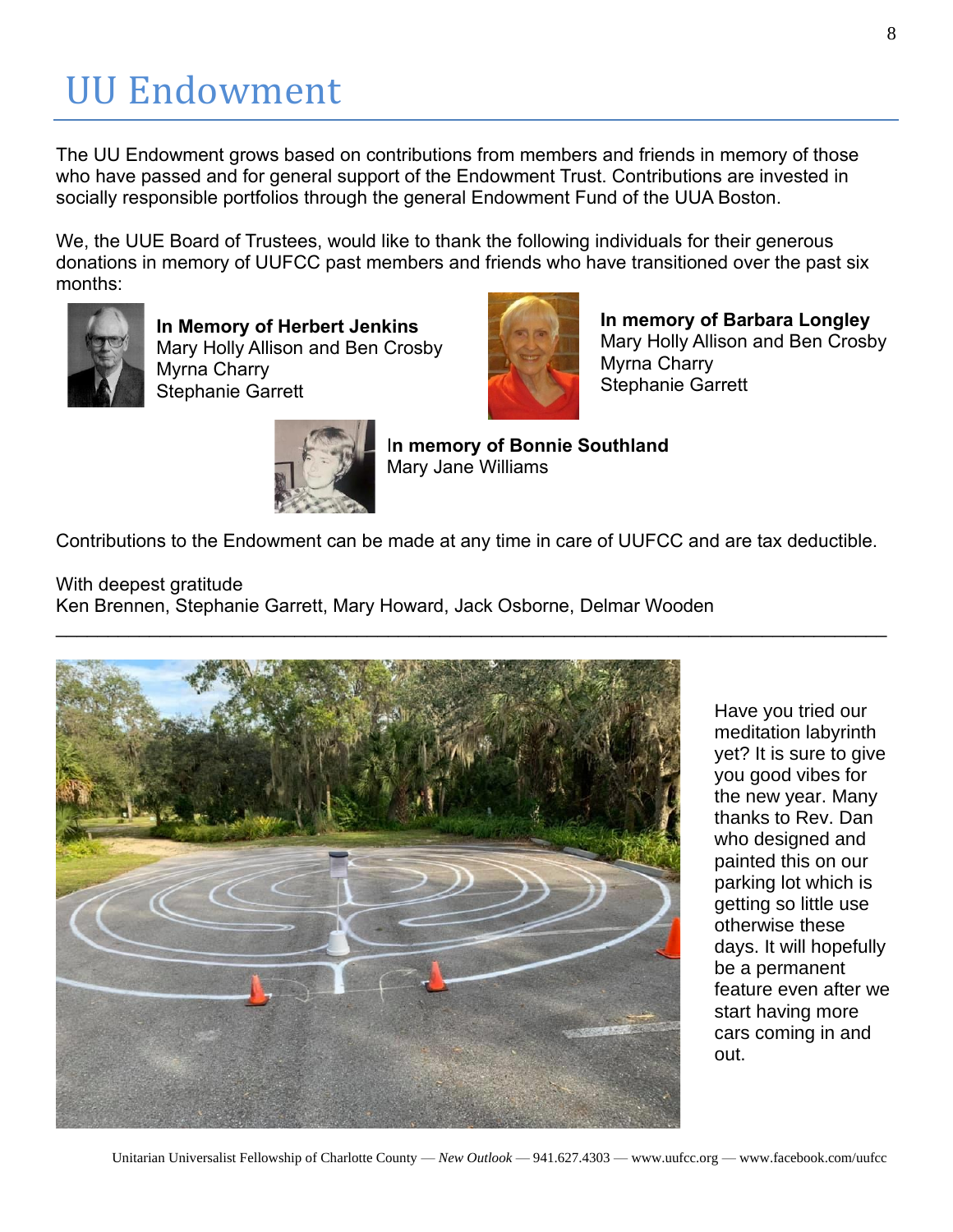# Book Group

The UUFCC Book Group will be meeting on Zoom until it is safe to meet in person again. All of the books chosen for this season are readily available at the public library or inexpensively from Amazon. Mary Jane often has the book in Kindle format and can lend you a reader with the book on it if you can pick it up at the Fellowship. Contact her if you want one of the books in electronic format.

The link will be emailed to members of the Book Group prior to the meetings each month. Contact the office at [office@uufcc.org](mailto:office@uufcc.org) if you would like to receive the Zoom link or to be added to the email list.

### **January 27, 2021 at 1:30 p.m. The Nickel Boys by Colson Whitehead**

When Elwood Curtis, a black boy growing up in 1960s Tallahassee, is unfairly sentenced to a juvenile reformatory called the Nickel Academy, he finds himself trapped in a grotesque chamber of horrors. Elwood's only salvation is his friendship with fellow "delinquent" Turner, which deepens despite Turner's conviction that Elwood is hopelessly naive, that the world is crooked, and that the only way to survive is to scheme and avoid trouble. As life at the Academy becomes ever more perilous, the tension between Elwood's ideals and Turner's skepticism leads to a decision whose repercussions will echo down the decades.

Based on the real story of a reform school in Florida that operated for 111 years and warped the lives of thousands of children, *The Nickel Boys* is a devastating, driven narrative that showcases a great American novelist writing at the height of his powers.

### **Book Group Schedule thru Spring 2021**

**February 24 at 1:30 p.m.** So You Want To Talk About Race by Ijeoma Oluo **March 24 at 1:30 p.m.** Gilead by Marilynne Robinson **April 28 at 1:30 p.m.** The True Believer by Eric Hoffer **May 26 at 1:30 p.m.** The Dutch House by Ann Patchett



Welcome to Music Corner. Each month we invite someone to share their love of music. Please contact me at gm54uu@gmail to get next month's slot as the curator for the Music Corner!

I don't know about you, but music has been a real lifesaver for me while spending so much more time at home during the pandemic. My Mothers' Day present (as requested) was AirPods so that I could enjoy my Pandora shuffle list of varied artists without disturbing my husband who favors a quiet environment while working from home. While cooking, cleaning, relaxing I have had the company of my favorite musicians.

I also have discovered some new artists via YouTube. One such group is Infinity Song, a talented quintet of siblings who harmonize as only family genes allow while covering many of my favorite artists such as the Beatles, the Jackson Five and great groups from the 80s. If you love UU hymns, check out Jesse Huetteman and don't forget that all of the UUFCC choir recordings are available on our UUFCC channel. For a real treat, look for Black Violin for some incredible sounds from strings. And if you love strings, you must take a listen to the Kanneh-Mason family also! I could go on and on, but I think that gives you a start. So, who's going to be next to share their love of music?